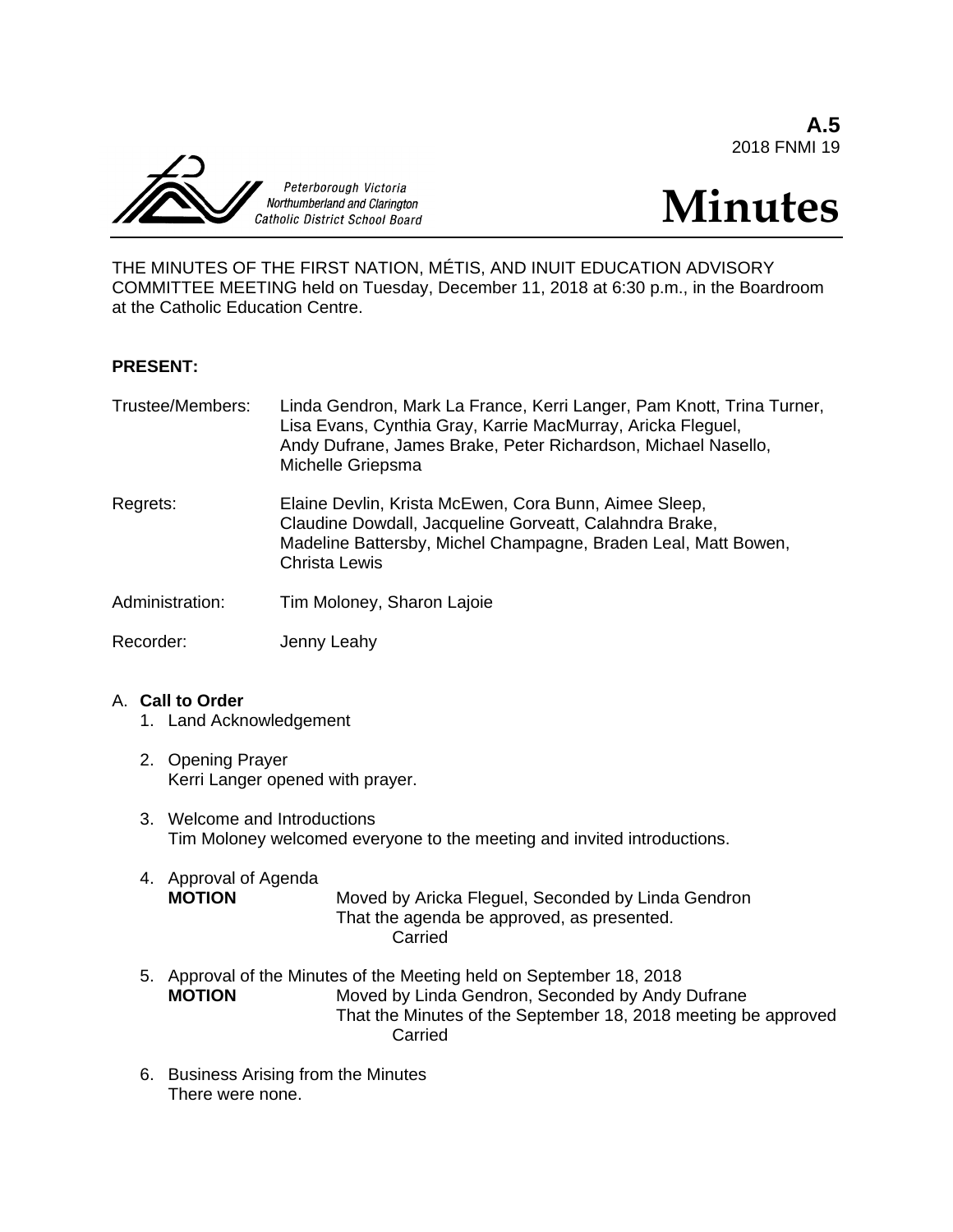#### B. **Presentations/Discussions**

1. Community Partner Sharing

#### Nogojiwanong Friendship Centre – Cynthia Gray

There have been some staffing changes/additions at the Friendship Centre, including Cultural/Early Years Resource, Community Wellness Worker, HR Manager, Court Worker, and a Mental Health Resource Worker.

The teepee was damaged in a windstorm and has now been repaired and is back in service. The Centre has completed the sweat lodge which is now holding ceremonies.

#### Hiawatha First Nation – Karrie MacMurray

November 6 – Education Services Agreement Signing Ceremony took place with the Chief/Council, as well as the Director of Education and Chair from Kawartha Pine Ridge District School Board. Students from North Shore Public school sang an honour song and a closing song at the celebration.

December 13 – 10th Annual Public Speaking Competition takes place for students ages 6–18. In the evening, to honour the 10th anniversary, Hiawatha First Nation will be celebrating community member, Joan Ferguson, who initiated the competition.

#### Curve Lake First Nation – Aricka Fleguel

Transformation of Education: Will change the Funding Structure for First Nation Schools – Beginning April 1, 2019, CLFN school will be funded for each student equal to the Provincial GSN.

New Language Coordinator – the position has been awarded to Anne Taylor.

CLFN school working with the Kawartha Sexual Assault Centre on a project where Elders share stories and teachings with students in grades 2/3 in the wigwam on site at the CLFN school. This is combined with an art project that will be compiled into a book upon completion of the program.

Caleb Musgrave and the Land Based Wellness Facilitator plan fires in the wigwam along with outdoor learning and cultural teachings every Friday.

Twenty-nine (29) secondary students will be attending the Indspire Conference in Calgary this February, 2019. This is the 5th year students from Curve Lake have attended this conference.

Peterborough and District Wapiti Metis Council – Andy Dufrane The local Council hosted a Louis Riel Luncheon at the Canoe Museum on November 16. The event was well attended, including representatives from PVNC.

There has been a new Health and Care Wellness Coordinator hired.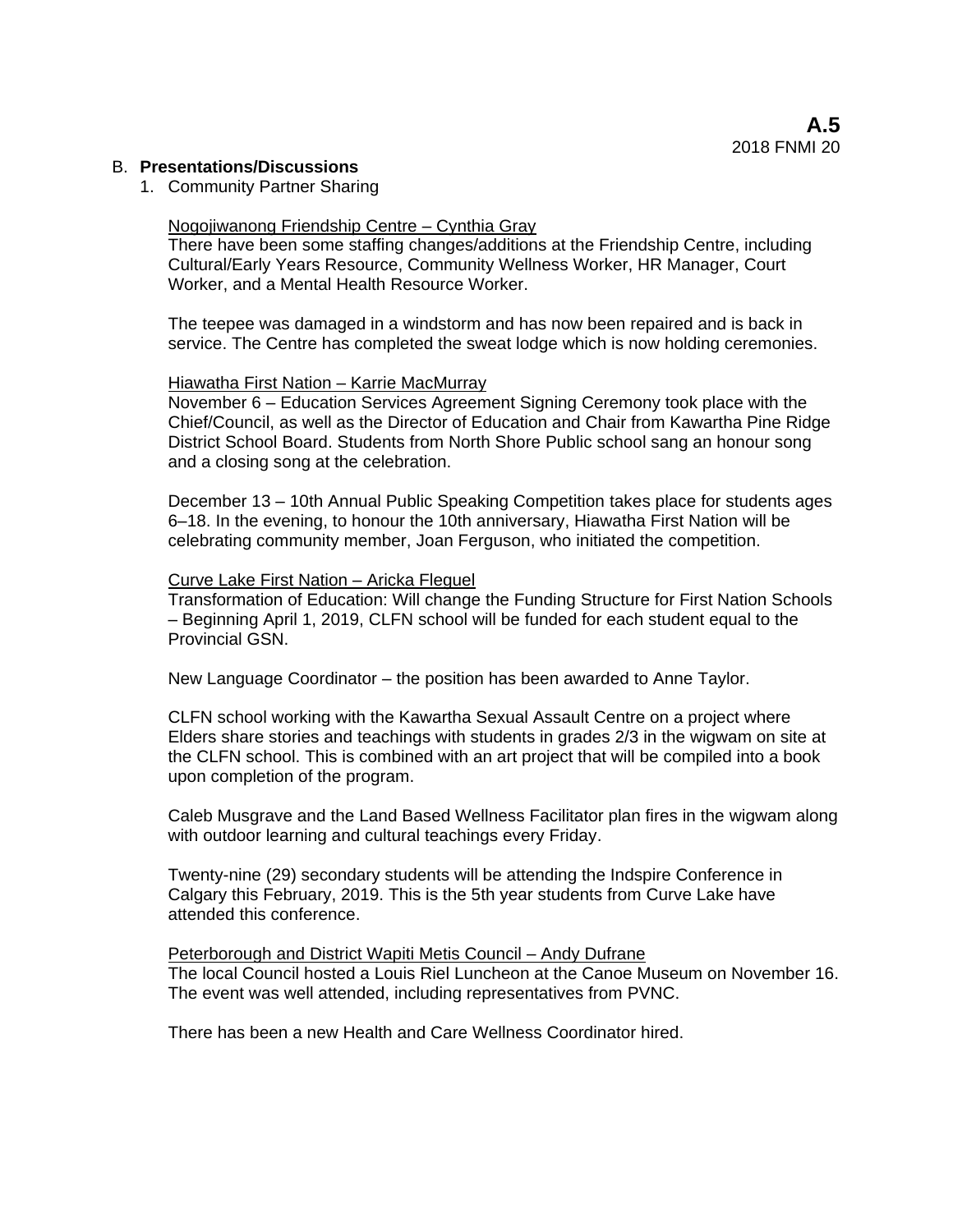# **A.5**

2018 FNMI 21

Members of the local Council attended St. Alphonsus Catholic Elementary School for a cultural visit. It was a great opportunity to share with the students who seemed to enjoy the visit and the learning.

- 2. Honouring Indigenous Education in PVNC Sharon Lajoie provided a summary to the Committee of some of the activities and initiatives that have taken place this school year. A link to the electronic newsletter can be accessed by clicking on the following link - <https://spark.adobe.com/page/yFQblgBNb6bFW/>
- 3. Grandfather Teachings

Michael Nasello distributed a revised version of "Celebrating Our Teachings at the Peterborough Victoria Northumberland and Clarington Catholic District School Board". This document shows the alignment between the Grandfather Teachings, Gospel Values, the Fruits of the Holy Spirit, and the Catholic Graduate Expectations. Michael has received input from some Elders and Knowledge-keepers on this project.

Committee members provided additional feedback and suggestions for changes, including renaming of the document title.

A revised copy of this document will be brought to the next meeting in March.

4. Proud to Be: First Nation, Métis, and Inuit - Voluntary Self-Identification Sharon Lajoie shared the final version of the self-identification brochure and explained the plans for distribution. This brochure was originally created in 2009 and was overdue for revision.

The poster that accompanies the brochure has also been revised. A draft will be brought to the next Advisory Committee Meeting in March.

5. Holy Cross CSS – Gitxsan Indigenous Reciprocal Youth Exchange The Board has been successful in an application to Experiences Canada (formerly SEVEC) for an exchange between Holy Cross CSS students and students from the Gitxsan First Nation in British Columbia.

The exchange will be chaperoned by PVNC staff Ruth Finan, James Brake and Sharon Lajoie.

The objectives of the exchange are to:

- enhance participants' knowledge and understanding of Canada;
- connect and create linkages with one another; and
- help young Canadians enhance their appreciation of the diversity and shared aspects of the Canadian experience.

PVNC will be hosting the Gitxsan students from March 24-30. Holy Cross students travel to Gitxsan from April 30-May 6.